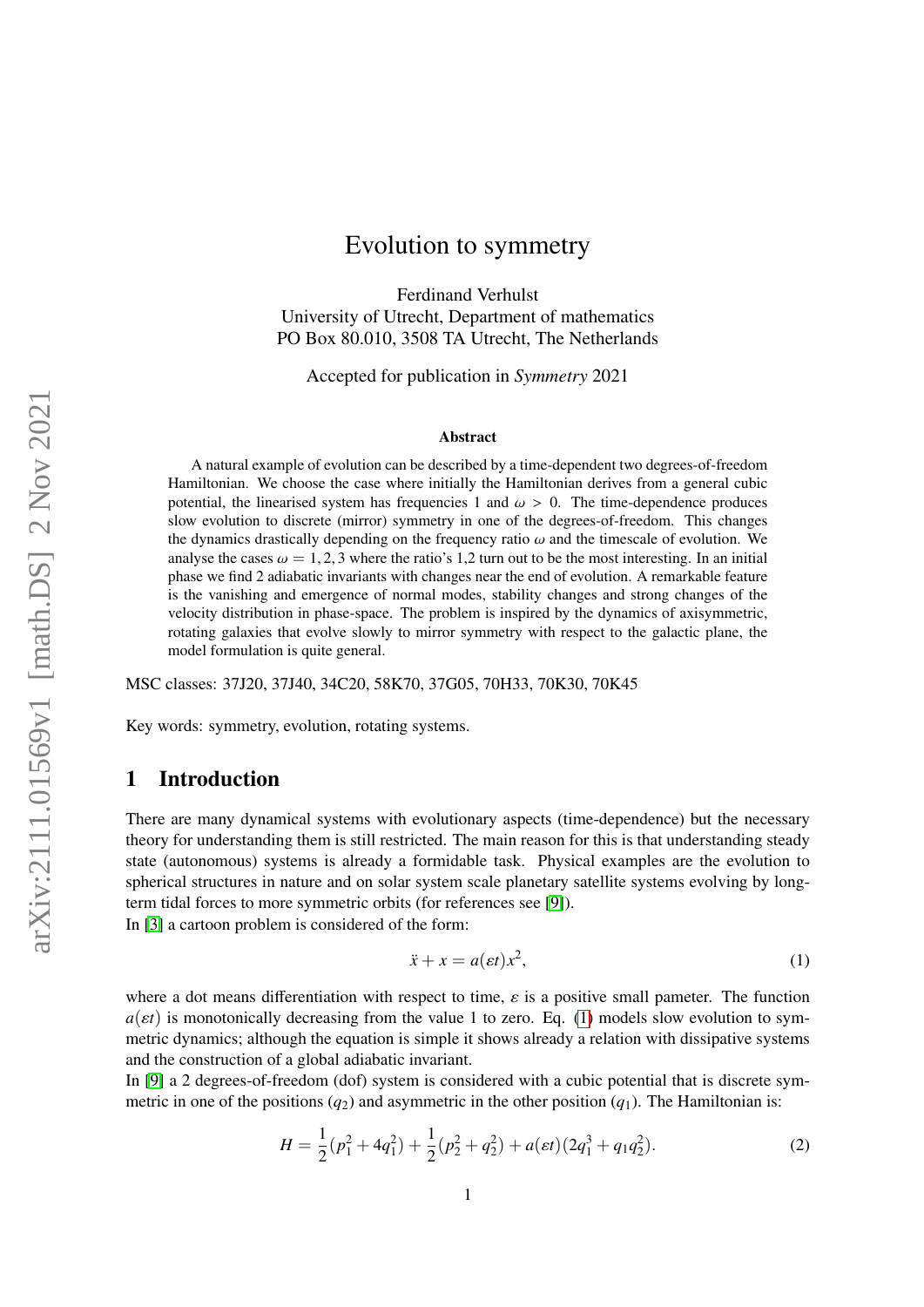As before the asymmetric term vanishes slowly, the system evolves to a 2 -dimensional harmonic oscillator. Again a relation with dissipative systems can be established, 2 adiabatic invariants can be found. The system displays overall dynamics that keeps some information from its asymmetric past.

### 1.1 The collisionless Boltzmann equation

The (to a good approximation) lack of collisions in stellar systems raises questions on the statistical mechanics of these systems. The collisionless Boltzmann or Liouville equation describes the distribution of *n* particles, stars in this case, in 6*n* dimensional phase-space. A good description with examples can be found in [\[1\]](#page-11-2) ch. 4. The equation for the distribution of particles  $f(t, \mathbf{x}, \mathbf{v})$  where **x** indicates the position, v the velocity, is the continuity equation in 6*n* dimensional phase-space with clearly the assumption that no particle escapes, is destroyed or is created in the system. With Lagrangian derivative  $d/dt$  the Liouville equation is  $df/dt = 0$ . If the collective gravitational potential ruling the dynamics of the system is  $\Phi(t, x)$ , the Liouville equation becomes explicitly:

$$
\frac{\partial f}{\partial t} + \sum_{i=1}^{3} \left( v_i \frac{\partial f}{\partial x_i} - \frac{\partial \Phi}{\partial x_i} \frac{\partial f}{\partial v_i} \right) = 0.
$$
\n(3)

The characteristics of this first order partial differential equation are given by the Hamiltonian equations of motion. The solutions of the Hamiltonian system produce according to Monge the solutions of the Liouville equation as they represent the geometric sets where the solutions of the Liouville equation are constant. This procedure is very effecrive if we find not only solutions but integrals of motion that contain sets of solutions. Assuming for instance a time-independent potential and axisymmetry, we have already 2 independent integrals of motion, energy *E* and angular momentum *L* with respect to the axis of rotation. Any differential function *f* of *E* and *L* will satisfy the Liouville equation. It was noted very early that such solutions will produce velocity distributions that are symmetric perpendicular to and in the direction of the rotation axis. This does not agree with observations in our own galaxy. This triggered off a long search for "a third integral of the galaxy" that ended in the 1960's when it was shown in Arnold-Moser theory that such 3rd integrals in general do not exist. One of the aims of our study is to investigate whether evolution from an asymmetric state to an integrable symmetric dynamical state might influence the velocity distributions as if the system "remembers" its asymmetric past.

From [\[1\]](#page-11-2) ch. 4 we consider the dynamics in cylindrical coordinates  $R$ ,  $\phi$ ,  $z$  with  $\dot{R} = v_R$ ,  $\dot{\phi} = v_\phi / R$ ,  $\dot{z} =$ *v*<sub>*z*</sub>; we have with potential  $\Phi(R, \phi, z)$  the equations of motion:

<span id="page-1-0"></span>
$$
\dot{\nu}_R = -\frac{\partial \Phi}{\partial R} + \frac{v_\phi^2}{R}, \dot{\nu}_\phi = -\frac{1}{R} \frac{\partial \Phi}{\partial \phi} - \frac{v_R v_\phi}{R}, \dot{\nu}_z = -\frac{\partial \Phi}{\partial z}.
$$
\n(4)

#### 1.2 Axi-symmetric models

In the sequel we will consider models that are inspired by axisymmetric rotating galaxies. One can think of disk galaxies or rotating flattened elliptical galaxies. The axisymmetry expessed by

<span id="page-1-1"></span>
$$
\frac{\partial \Phi}{\partial \phi} = 0,\tag{5}
$$

produces the angular momentum integral *J* (in [\[1\]](#page-11-2) called  $L_z$ ) enabling us to reduce 3-dimensional motion to 2 dimensions. We have with eqs. [\(4\)](#page-1-0), [\(5\)](#page-1-1)

$$
\dot{v}_{\phi} = -\frac{v_R v_{\phi}}{R} \text{ or } R\ddot{\phi} + 2\dot{R}\dot{\phi} = 0,
$$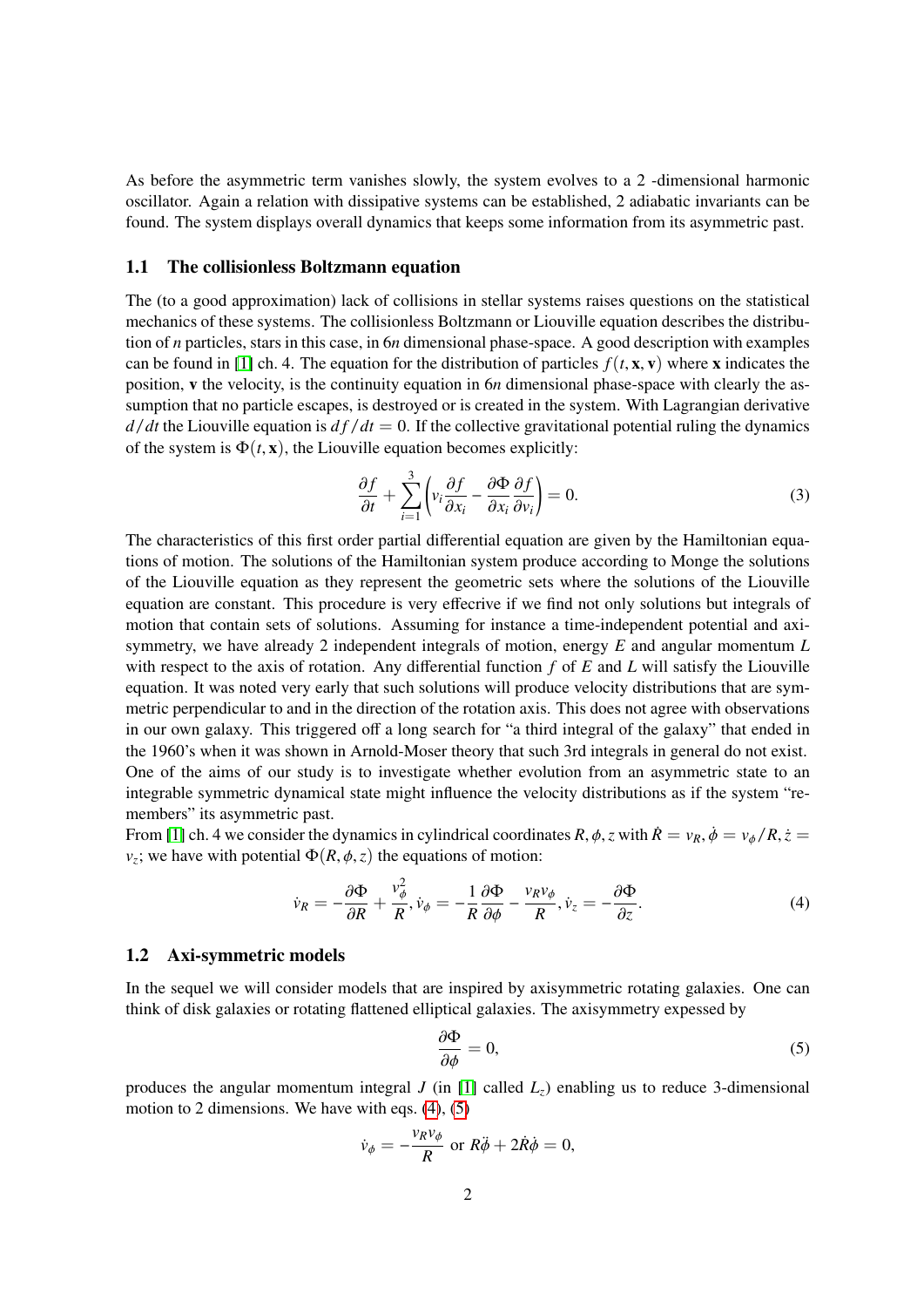leading to the angular momentum integral

$$
R^2 \dot{\phi} = J. \tag{6}
$$

The equations of motion [\(4\)](#page-1-0) can be written as

$$
\ddot{R}=\frac{J^2}{R^3}-\frac{\partial\Phi}{\partial R}.
$$

In the equatorial plane that is perpendicular to the axis of rotation we have circular orbits at  $R = R_0$ where the rotation speed matches constant angular momentum:

$$
\frac{J^2}{R_0^3} = \frac{\partial \Phi}{\partial R}(R_0, 0).
$$

We will expand the Hamiitonian around the circular orbits where  $q_1$  corresponds with the radial direction,  $q_2$  with expansion in the *z*-direction. In most models, the potential  $\Phi$  is assumed to be symmetric with respect to the equatorial plane. In cylindrical coordinates  $R$ , *z* with *z* in the direction of the rotation axis and  $z = 0$  corresponding with the equatorial plane we will put in a final stage of evolution  $\Phi = \Phi(R, z^2)$ . The evolution towards this symmetric state is caused by mechanisms unknown to us, maybe contraction combined with rotation or dynamical friction plays a part. We propose to avoid the speculative description of complicated mechanisms by introducing a function of time slowly destroying the asymmetric potential.

Around the circular orbits in the galactic plane we find epyciclic orbits in the *R*-direction nonlinearly coupled to bounded vertical motion in the *z*-direction. An early study of such orbits in a steady state galaxy model is [\[4\]](#page-11-3), for a systematic evaluation of the theory see [\[1\]](#page-11-2). A detailed analysis of the orbits can be found in [\[8\]](#page-11-4).

### 2 A two degrees-of-freedom model with evolution

Consider the time-dependent two dof Hamiltonian:

<span id="page-2-0"></span>
$$
H = \frac{1}{2}(\dot{q}_1^2 + q_1^2) + \frac{1}{2}(\dot{q}_2^2 + \omega^2 q_2^2) - (\frac{1}{3}a_1 q_1^3 + a_2 q_1 q_2^2) - \alpha(\delta t)(\frac{1}{3}a_3 q_2^3 + a_4 q_1^2 q_2).
$$
 (7)

The epicyclic frequency has beem scaled to 1, the vertical frequency is  $\omega$ . The function  $\alpha(\delta t)$  is continuous and monotonically decreasing from  $\alpha(0) = 1$  to zero; in examples we take  $\alpha(\delta t) = e^{-\delta t}$ .<br>If  $\alpha_1 = 1$ ,  $\alpha_2 = -1$ ,  $\alpha_3 = \alpha_4 = 0$ , we have the famous Hénon Heiles problem [2]. If  $a_1 = 1, a_2 = -1, a_3 = a_4 = 0$  we have the famous Hénon-Heiles problem, [\[2\]](#page-11-5).

The quadratic part is called  $H_2$ , the cubic part  $H_3$ . We assume  $0 < \delta \ll 1$ , the coefficients  $a_1, \ldots, a_4$ are free parameters with  $a_4 \neq 0$ ,  $\omega$  represents the frequency ratio of the two dof with prominent resonances  $\omega = 1, 2, 3$ . The values  $\omega$  can take depend on the galactic potential constructed. An example describing an axisymmetric rotating oblate galaxy can be found in [\[1\]](#page-11-2) eq. (3-50), leading to frequency ratios given by eq. (3-56).

The terms with coefficients  $a_1$ ,  $a_2$  are discrete symmetric in  $q_2$ , de terms with  $a_3$ ,  $a_4$  are not symmetric in  $q_2$  but the asymmetry vanishes as  $t \to \infty$ . So in a model of a rotating galaxy  $q_2$  corresponds with z. The dynamical system induced by [\(7\)](#page-2-0) is not reversible as time-independent Hamiltonians are, the main question of interest is then whether after a long time the system induced by the Hamiltonian shows traces of the original asymmetry.

If  $\delta = 0$  the origin of phase-space is Lyapunov-stable, the energy manifold is bounded in an  $O(\varepsilon)$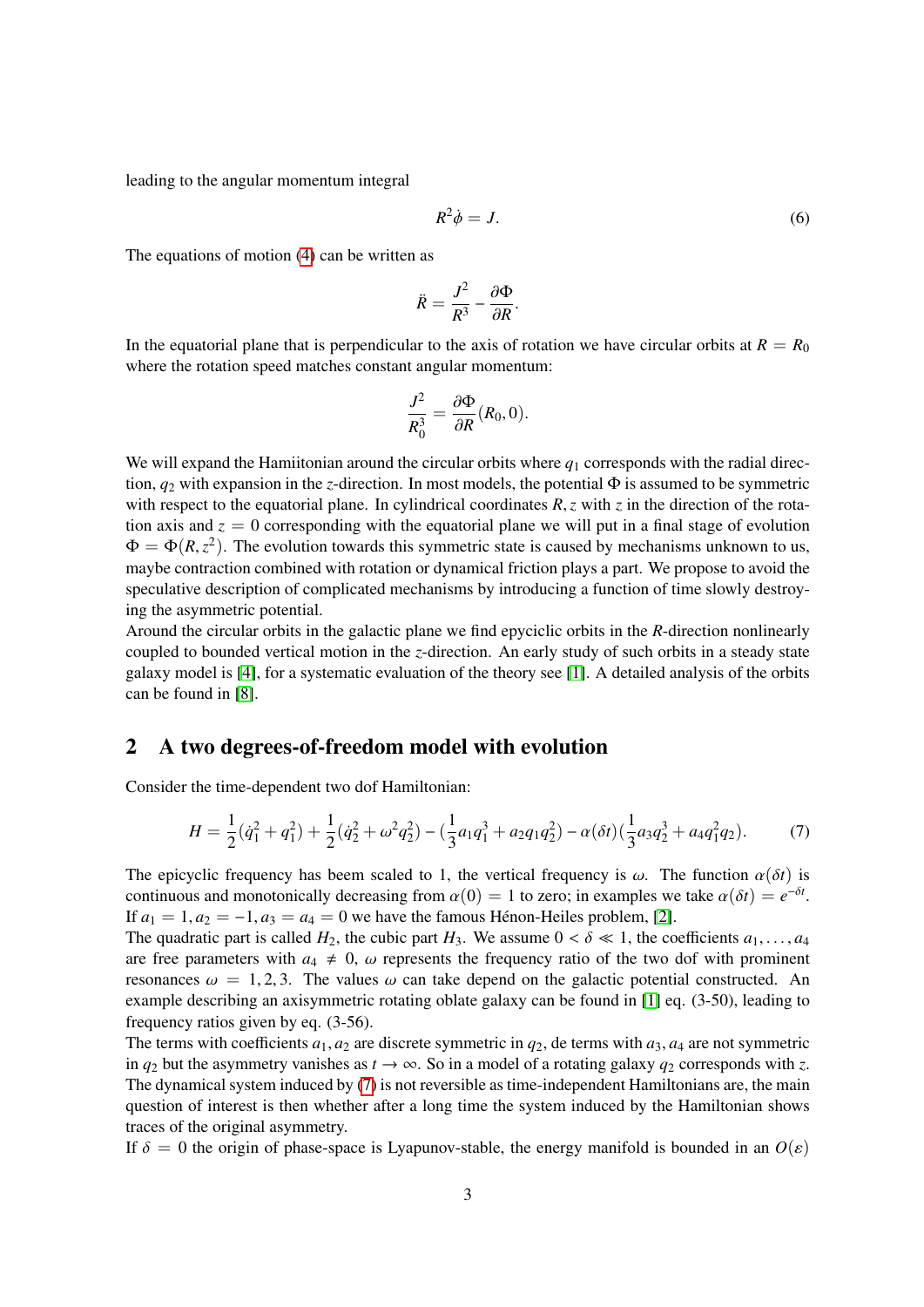neighbourhood of the origin. To make the local analysis more transparent we rescale the coordinates  $q_1 = \varepsilon \bar{q}_1$  etc. Dividing by  $\varepsilon^2$  and leaving out the bars we obtain the equations of motion:

<span id="page-3-1"></span>
$$
\begin{cases} \ddot{q}_1 + q_1 = \varepsilon (a_1 q_1^2 + a_2 q_2^2) + \varepsilon \alpha (\delta t) 2 a_4 q_1 q_2, \\ \ddot{q}_2 + \omega^2 q_2 = \varepsilon 2 a_2 q_1 q_2 + \varepsilon \alpha (\delta t) (a_3 q_2^2 + a_4 q_1^2). \end{cases} \tag{8}
$$

Because of the localisation near the origin of phase-space we assume that  $\varepsilon$  is a small positive parameter. The parameter  $\delta$  will be very small, for instance if we want to study the influence of dynamical friction in a galaxy. Choosing  $\delta = \varepsilon^n$ , this implies that for  $n = 1$  and so  $\varepsilon = \delta$  we will consider a very small neighbourhood of the origin. On choosing  $\varepsilon = \frac{\delta \varepsilon}{\varepsilon}$  the neighbourhood will be larger small neighbourhood of the origin. On choosing  $\varepsilon = \sqrt{\delta}$  or  $n = 2$ , the neighbourhood will be larger.<br>Again a larger neighbourhood is obtained for  $n = 3$ , these different cases complicate the analysis and Again a larger neigbourhood is obtained for  $n = 3$ , these different cases complicate the analysis and will produce different local dynamics.

## <span id="page-3-3"></span>3 First order averaging-normalisation

To characterise the dynamics induced by Hamiltonian [\(7\)](#page-2-0) we will use averaging-normalisation, see [\[5\]](#page-11-6) or an introduction in [\[10\]](#page-11-7). We transform to slowly varying polar coordinates  $r, \psi$  by:

$$
q_1 = r_1 \cos(t + \psi_1), \dot{q}_1 = -r_1 \sin(t + \psi_1), q_2 = r_2 \cos(\omega t + \psi_2), \dot{q}_2 = -\omega r_2 \sin(\omega t + \psi_2), \quad (9)
$$

leading to the slowly varying system:

<span id="page-3-0"></span>
$$
\begin{cases}\n\dot{r}_{1} &= -\varepsilon \sin(t + \psi_{1}) \left( a_{1} r_{1}^{2} \cos^{2}(t + \psi_{1}) + a_{2} r_{2}^{2} \cos^{2}(\omega t + \psi_{2}) \right) - \right. \\
\dot{\varepsilon} \alpha(\delta t) \sin(t + \psi_{1}) 2a_{4} r_{1} \cos(t + \psi_{1}) r_{2} \cos(\omega t + \psi_{2}), \\
\dot{\psi}_{1} &= -\varepsilon \frac{\cos(t + \psi_{1})}{r_{1}} \left( a_{1} r_{1}^{2} \cos^{2}(t + \psi_{1}) + a_{2} r_{2}^{2} \cos^{2}(\omega t + \psi_{2}) \right) - \right. \\
\varepsilon \alpha(\delta t) \cos(t + \psi_{1}) 2a_{4} \cos(t + \psi_{1}) r_{2} \cos(\omega t + \psi_{2}), \\
\dot{r}_{2} &= -\frac{\varepsilon}{\omega} \sin(\omega t + \psi_{2}) 2a_{2} r_{1} \cos(t + \psi_{1}) r_{2} \cos(\omega t + \psi_{2}) - \left. \frac{\varepsilon}{\omega} \alpha(\delta t) \sin(\omega t + \psi_{2}) \left( a_{3} r_{2}^{2} \cos^{2}(\omega t + \psi_{2}) + a_{4} r_{1}^{2} \cos^{2}(t + \psi_{1}) \right), \\
\dot{\psi}_{2} &= -\varepsilon \frac{\cos(\omega t + \psi_{2})}{\omega r_{2}} 2a_{2} r_{1} \cos(t + \psi_{1}) r_{2} \cos(\omega t + \psi_{2}) - \left. -\varepsilon \frac{\cos(\omega t + \psi_{2})}{\omega r_{2}} \alpha(\delta t) \sin(\omega t + \psi_{2}) \left( a_{3} r_{2}^{2} \cos^{2}(\omega t + \psi_{2}) + a_{4} r_{1}^{2} \cos^{2}(t + \psi_{1}) \right). \n\end{cases}
$$
\n(10)

Near the normal modes  $r_1 = 0$  and  $r_2 = 0$  we have to use a different coordinate transformation. We put  $\tau = \delta t$  and treat  $\tau$  as a new variable. It will also be useful to introduce the actions  $E_1, E_2$  by:

$$
E_1 = \frac{1}{2}(\dot{q}_1^2 + q_1^2) = \frac{1}{2}r_1^2, E_2 = \frac{1}{2}(\dot{q}_2^2 + \omega^2 q_2^2) = \frac{\omega^2}{2}r_2^2.
$$
 (11)

As we shall see in subsequent sections, for each choice of  $\omega \ge 1$  the average of the terms in system [\(10\)](#page-3-0) with coefficients  $a_1, a_2$  vanish, so we can use the near-identity transformation [\(31\)](#page-10-0) of section [7.](#page-10-1) The implication is *that to first order in*  $\varepsilon$  and on time intervals of size  $1/\varepsilon$  system [\(8\)](#page-3-1) is described by the intermediate normal form equations:

<span id="page-3-2"></span>
$$
\begin{cases} \ddot{q}_1 + q_1 = \varepsilon \alpha(\delta t) 2a_4 q_1 q_2, \\ \ddot{q}_2 + \omega^2 q_2 = \varepsilon \alpha(\delta t) (a_3 q_2^2 + a_4 q_1^2). \end{cases} \tag{12}
$$

We recognize the presence of the  $q_2, \dot{q}_2$  normal mode solution as  $q_1 = \dot{q}_1 = 0$  satisfies the system; this can be checked by using a coordinate system different from polar coordinates. . As the nonlinear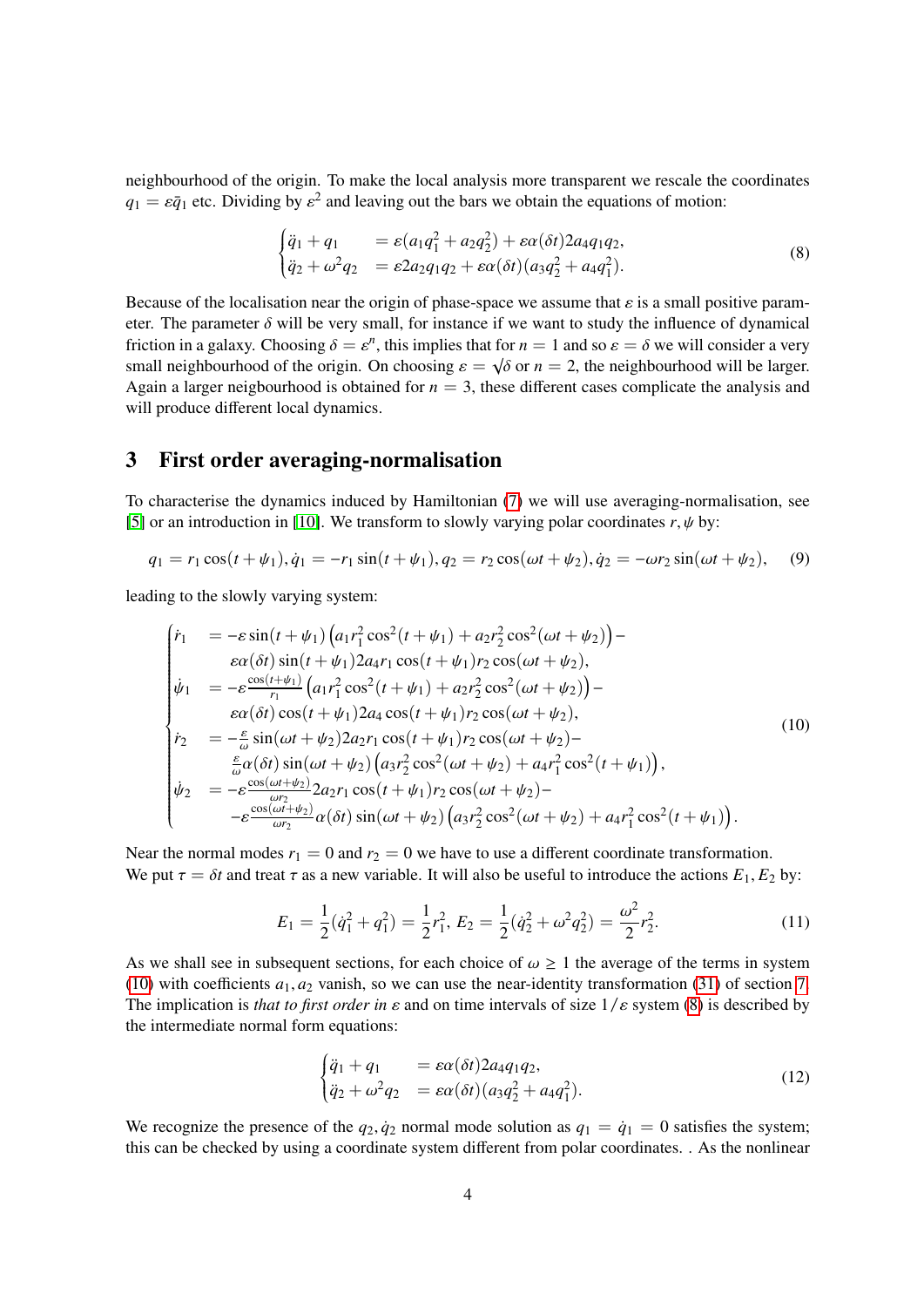terms are homogeneous in the coordinates we can remove the time-dependent term by a transformation involving  $\alpha(\delta t)$ . For instance if  $\alpha(\delta t) = e^{-\delta t}$  we put  $q_1 = \alpha(\delta t)z_1, q_2 = e^{\delta t}z_2$  (note that such a transformation exists for any positive sufficiently differentiable function of time that decreases such a transformation exists for any positive sufficiently differentiable function of time that decreases monotonically to zero). System [\(12\)](#page-3-2) transforms to:

$$
\begin{cases} \ddot{z}_1 + z_1 = -2\delta \dot{z}_1 - \delta^2 z_1 + \varepsilon 2 a_4 z_1 z_2, \\ \ddot{z}_2 + \omega^2 z_2 = -2\delta \dot{z}_2 - \delta^2 z_2 + \varepsilon (a_3 z_2^2 + a_4 z_1^2). \end{cases} \tag{13}
$$

So the time-dependence removing the asymmetry transforms to a dissipative system with friction coeficient 2δ.

We will average the righthand sides of system [\(10\)](#page-3-0) over *t* keeping  $r_1$ ,  $r_2$ ,  $\psi_1$ ,  $\psi_2$ ,  $\tau$  fixed. We have  $\dot{\tau} = \delta$ , so to match the size of the other equations of system [\(10\)](#page-3-0) we choose  $\delta = \varepsilon^n$  with a suitable choice<br>of  $n > 1$ ; for simplicity we restrict *n* to natural numbers. As stated above, by first order averaging of  $n \geq 1$ ; for simplicity we restrict *n* to natural numbers. As stated above, by first-order averaging the terms with coefficients  $a_1, a_2$  vanish, we can use system [\(12\)](#page-3-2). The subsequent averaging results depend strongly on the choice of  $\omega$ . To make the calculations more explicit we put in the sequel

<span id="page-4-3"></span>
$$
\alpha(\delta t) = e^{-\delta t}, \, \delta = \varepsilon^n (n = 1, 2, \cdots). \tag{14}
$$

On choosing polynomial decrease of  $\alpha(\delta t)$  we would have slower decrease with as a consequence that we have to retain more small perturbation terms.

### 4 The 1 : 2 resonance

The prominent case for 2 dof systems is the 1 : 2 resonance ( $\omega = 2$ ). We analyse the system for different choices of  $\delta$ .

### 4.1 First order averaging

Averaging system [\(12\)](#page-3-2) we find:

<span id="page-4-0"></span>
$$
\begin{cases}\n\dot{r}_1 &= -\varepsilon e^{-\tau} \frac{a_4}{2} r_1 r_2 \sin \chi, \ \dot{\psi}_1 = -\varepsilon e^{-\tau} \frac{a_4}{2} r_2 \cos \chi, \\
\dot{r}_2 &= \varepsilon e^{-\tau} \frac{a_4}{8} r_1^2 \sin \chi, \ \dot{\psi}_2 = -\varepsilon e^{-\tau} \frac{a_4}{8} \frac{r_1^2}{r_2} \cos \chi.\n\end{cases} \tag{15}
$$

with combination angle  $\chi = 2\psi_1 - \psi_2$  and for  $\chi$  the equation:

$$
\frac{d\chi}{dt} = \varepsilon a_4 e^{-\tau} (-r_2 + \frac{1}{8} \frac{r_1^2}{r_2}) \cos \chi.
$$
 (16)

Remarkably, system [\(15\)](#page-4-0) admits families of solutions with constant amplitude on intervals  $O(1/\varepsilon)$  if:

<span id="page-4-2"></span>
$$
\chi = 0, \pi, r_1^2 = 8r_2^2. \tag{17}
$$

If  $\delta = \varepsilon$ , the corresponding phases are slowly decreasing at the rate exp (- $\tau$ ). If we choose  $\delta = \varepsilon^n$ ,  $n \ge 2$ ,, the amplitudes  $r_{1,2}$  and phases  $\psi_{1,2}$  will be constant with error  $O(\varepsilon)$  on intervals of time of size  $1/\varepsilon$ intervals of time of size  $1/\varepsilon$ .

System [\(15\)](#page-4-0) admits 2 time-independent integrals of motion:

<span id="page-4-1"></span>
$$
\frac{1}{2}r_1^2 + 2r_2^2 = E_0 \text{ and } a_4r_1^2r_2\cos\chi = I_3,
$$
\n(18)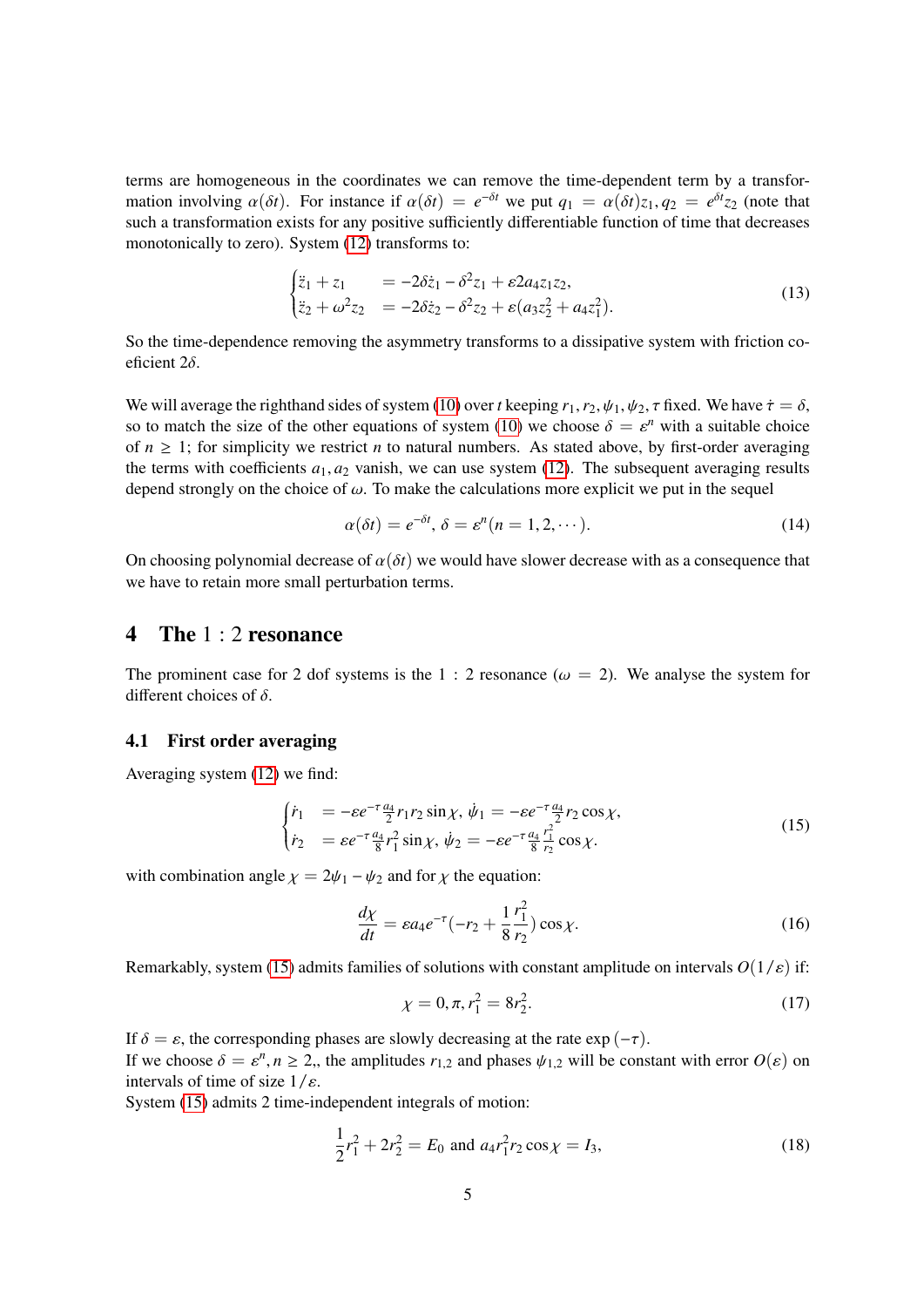with constants  $E_0$ ,  $I_3$ ; In the original coordinates we have:

$$
\frac{1}{2}(\dot{q}_1^2+q_1^2)+\frac{1}{2}(\dot{q}_2^2+4q_2^2)=E_0, a_4(q_1^2q_2-\dot{q}_1^2q_2+2q_1\dot{q}_1\dot{q}_2)=I_3.
$$

The solutions and integrals (adiabatic invariants) of system [\(15\)](#page-4-0) have the error estimate  $O(\varepsilon)$  on time intervals of size  $1/\varepsilon$ . On this long interval of time and longer ones we expect the terms  $O(\varepsilon^2)$  to play<br>a part as the solutions of system (15) with coefficients *a*<sub>2</sub>, *a*<sub>4</sub> will vanish and other terms of system a part as the solutions of system [\(15\)](#page-4-0) with coefficients  $a_3$ ,  $a_4$  will vanish and other terms of system [\(8\)](#page-3-1) will become important.

#### 4.2 Second order averaging

Second order averaging of system [\(10\)](#page-3-0) produces the system:

<span id="page-5-0"></span>
$$
\begin{cases}\n\dot{r}_1 &= -\varepsilon e^{-\tau} \frac{a_4}{2} r_1 r_2 \sin \chi, \quad \dot{r}_2 = \varepsilon e^{-\tau} \frac{a_4}{8} r_1^2 \sin \chi, \\
\dot{\psi}_1 &= -\varepsilon e^{-\tau} \frac{a_4}{2} r_2 \cos \chi - \varepsilon^2 \left( \frac{1}{24} a_1^2 r_1^2 + \frac{1}{2} a_1 a_2 r_2^2 + e^{-2\tau} \left( \frac{1}{8} a_3 a_4 r_2^2 + \frac{1}{64} a_4^2 (9 r_1^2 + 4 r_2^2) \right) \right), \\
\dot{\psi}_2 &= -\varepsilon e^{-\tau} \frac{a_4}{8} \frac{r_1^2}{r_2} \cos \chi - \varepsilon^2 \left( \frac{1}{4} a_1 a_2 r_1^2 + \frac{1}{30} a_2^2 r_1^2 + \frac{29}{120} a_2^2 r_2^2 + e^{-2\tau} \left( \frac{1}{16} a_3 a_4 r_1^2 + \frac{1}{32} a_4^2 r_1^2 + \frac{5}{96} a_3^2 r_2^2 \right) \right).\n\end{cases} (19)
$$

The result is surprising as we would expect  $\tau$ -dependent terms for the amplitudes at second order; such terms arise only for the angles. Also combination angles for  $\psi_1, \psi_2$  are not present at this level of averaging-normalisation. The 2nd order system [\(19\)](#page-5-0) was computed without the time-independence in [\[6\]](#page-11-8), eq. (4.2). Leaving out the time-dependent terms the results agree. The system has interesting implications:

- 1. During an interval of time of order  $1/\varepsilon$  the integrals (adiabatic invariants) [\(18\)](#page-4-1) are active, will govern the orbital dynamics and accordingly the corresponding distribution function in phasespace. This holds for  $n = 1, 2, \ldots$
- 2. If  $\delta = \varepsilon$  and on asymptotically longer time intervals like  $1/\varepsilon^2$  the time-independent system involving the coefficients  $a_1$  as dominates the dynamics. In [6] it is shown that for this system involving the coefficients  $a_1, a_2$  dominates the dynamics. In [\[6\]](#page-11-8) it is shown that for this system, depending on  $a_1, a_2, 2$  resonance manifolds can exist on the energy manifold. Introducing the combination angle:

$$
\chi_2 = 4\psi_1 - 2\psi_2,\tag{20}
$$

we find according to [\[6\]](#page-11-8) that on intervals of time larger than  $1/\varepsilon$  we have:

<span id="page-5-1"></span>
$$
\frac{d\chi_2}{dt} = \varepsilon^2 \left( \left( -\frac{1}{6} a_1^2 + \frac{1}{2} a_1 a_2 + \frac{1}{15} a_2^2 \right) r_1^2 + \left( -2a_1 a_2 + \frac{29}{60} a_2^2 \right) r_2^2 \right). \tag{21}
$$

Resonance manifolds exist if the righthand side of eq. [\(21\)](#page-5-1) has a zero, the combination angle  $\chi_2$  is not timelike. In this case the resonance manifold with  $4\psi_1 - 2\psi_2 = 0$  has stable 2 : 4 resonant periodic orbits surrounded by tori, for  $4\psi_1 - 2\psi_2 = \pi$  the 2 : 4 resonant periodic orbits also exist but are unstable. The resonance manifolds have size  $O(\varepsilon)$ , the dynamics takes place on intervals of time of order  $1/\varepsilon^3$ ; for details see [\[6\]](#page-11-8).<br>Outside the resonance manifolds the dynamics is chara

Outside the resonance manifolds the dynamics is characterised by the quadratic integrals *E*1, *E*<sup>2</sup> for each of the 2 dof. For the interaction of the 2 modes on these long time intervals coefficient  $a_2$  is essential, but note that if  $a_1 = 0$ , the resonance manifolds do not exist as the righthand side of eq.. [\(21\)](#page-5-1) has no zero.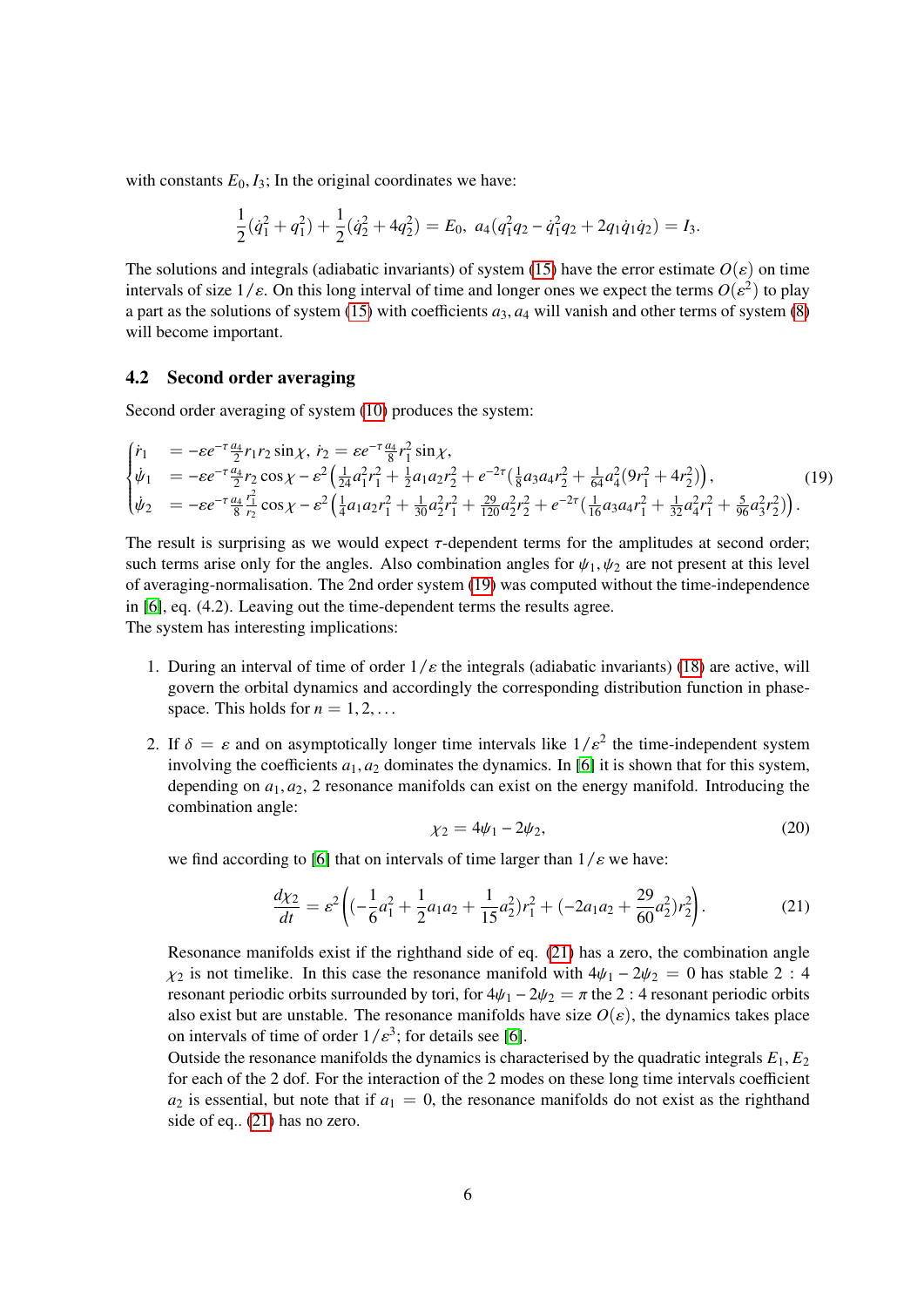### 4.3 Consequences for the distribution function

Suppose we start with a collection of particles (stars) characterised by a distribution function satisfying the Boltzmann equation that is nearly collisionless as it has small dynamical friction added. The system is already in axi-symmetric state but the evolution to mirror symmetry to the galactic plane is still going on. On an interval of time  $O(1/\varepsilon)$ , the first stage of evolution, we have, apart from *J*, 2 active integrals of motion:  $E_0$ ,  $I_3$  and a resonance manifold for each value of the energy described by eq. [\(17\)](#page-4-2). The family of periodic solutions with constant amplitude (constant to  $O(\varepsilon^2)$ ) on the energy manifold will be a function of manifold will be stable for combination angle  $\chi = 0$ . The distribution function will be a function of the 3 integrals. The velocity distribution  $v_1$ ,  $v_2$  and their dispersion will depend on the existence of these integrals.

On intervals of time asymptotically larger than  $O(1/\varepsilon)$ , the primary resonance manifolds described by eq. [\(17\)](#page-4-2) vanish, they are replaced by the smaller resonance manifolds (of size  $\varepsilon$ ) located by the zeros of eq. [\(21\)](#page-5-1) and  $\chi_2 = 0, \pi$ . The distribution function will now evolve to a function of  $E_1, E_2$ . See fig. [1](#page-7-0) where  $n = 2$  so that the symmetric state develops on intervals of time  $O(1/\varepsilon^2)$ . On an interval<br>of time order  $1/\varepsilon^2$  there is first a typical  $1/2$  resonance exchange between the 2 dof after which the of time order  $1/\varepsilon^2$  there is first a typical 1 : 2 resonance exchange between the 2 dof after which the dynamics settles at a slightly lower applitude. dynamics settles at a slightly lower amplitude.

In fig. [2](#page-8-0) we have  $n = 3$  so that on intervals of size  $O(1/\epsilon^2)$  we have still resonant interaction, the symmetric state develops on intervals of size  $O(1/\epsilon^3)$ . The exchanges and time evolution are first symmetric state develops on intervals of size  $O(1/\varepsilon^3)$ . The exchanges and time evolution are first<br>much more frequent as it takes longer for the asymmetric terms to vanish. Then the system settles at much more frequent as it takes longer for the asymmetric terms to vanish. Then the system settles at a much lower oscillation amplitude, in a sense experiencing more of its asymmetric past.

When the system is close to mirror symmetry, we will find for each value of the energy in a resonance manifold a family of tori around the stable periodic solutions, so for varying energy values this will be a 2-parameter family. Outside these resonance manifolds the orbits will move quasi-linearly, only the phases are position dependent.

The choice of  $\delta$ , the parameter determining the timescale of destroying the asymmetry of the force field, together with the energy level will determine the resulting positions and velocities.

## 5 The 1 : 3 resonance

The 1 : 3 resonance is for Hamiltonian [\(7\)](#page-2-0) dynamically very different. Most of the analysis can be deduced from [\[8\]](#page-11-4), we will summarise the results. Putting  $\omega = 3$  in [\(7\)](#page-2-0) we find after 2nd order averaging:

$$
\dot{r}_1 = O(\varepsilon^3), \, \dot{r}_2 = O(\varepsilon^3). \tag{22}
$$

The result is quite remarkable as for the 1 : 3 resonance the slowly vanishing asymmetry of the potential plays no part for the amplitudes to order 3 in  $\varepsilon$ . For the phases we find the same phenomenon but with nontrivial variation:

$$
\dot{\psi}_1 = -\varepsilon^2 \left( \frac{5}{12} a_1^2 r_1^2 + \left( \frac{1}{2} a_1 a_2 - \frac{1}{35} a_2^2 \right) r_2^2 \right),\tag{23}
$$

$$
\dot{\psi}_2 = -\varepsilon^2 \left( \left( \frac{1}{6} a_1 a_2 + \frac{1}{105} a_2^2 \right) r_1^2 + \frac{23}{140} a_2^2 r_2^2 \right). \tag{24}
$$

if  $\delta = O(\varepsilon)$  or  $O(\varepsilon^2)$  the asymmetry plays no significant part. The theory of higher order resonance, see [\[5\]](#page-11-6) and for extension and examples [\[6\]](#page-11-8), shows that the combination angle  $\chi_3 = 6\psi_1 - 2\psi_2$  plays a crucial role. The equation for  $\chi_3$  becomes:

<span id="page-6-0"></span>
$$
\frac{d\chi_3}{dt} = -\varepsilon^2 \left( (\frac{5}{2}a_1^2 - \frac{1}{6}a_1a_2 - \frac{1}{105}a_2^2)r_1^2 - (3a_1a_2 + \frac{47}{140})r_2^2 \right).
$$
 (25)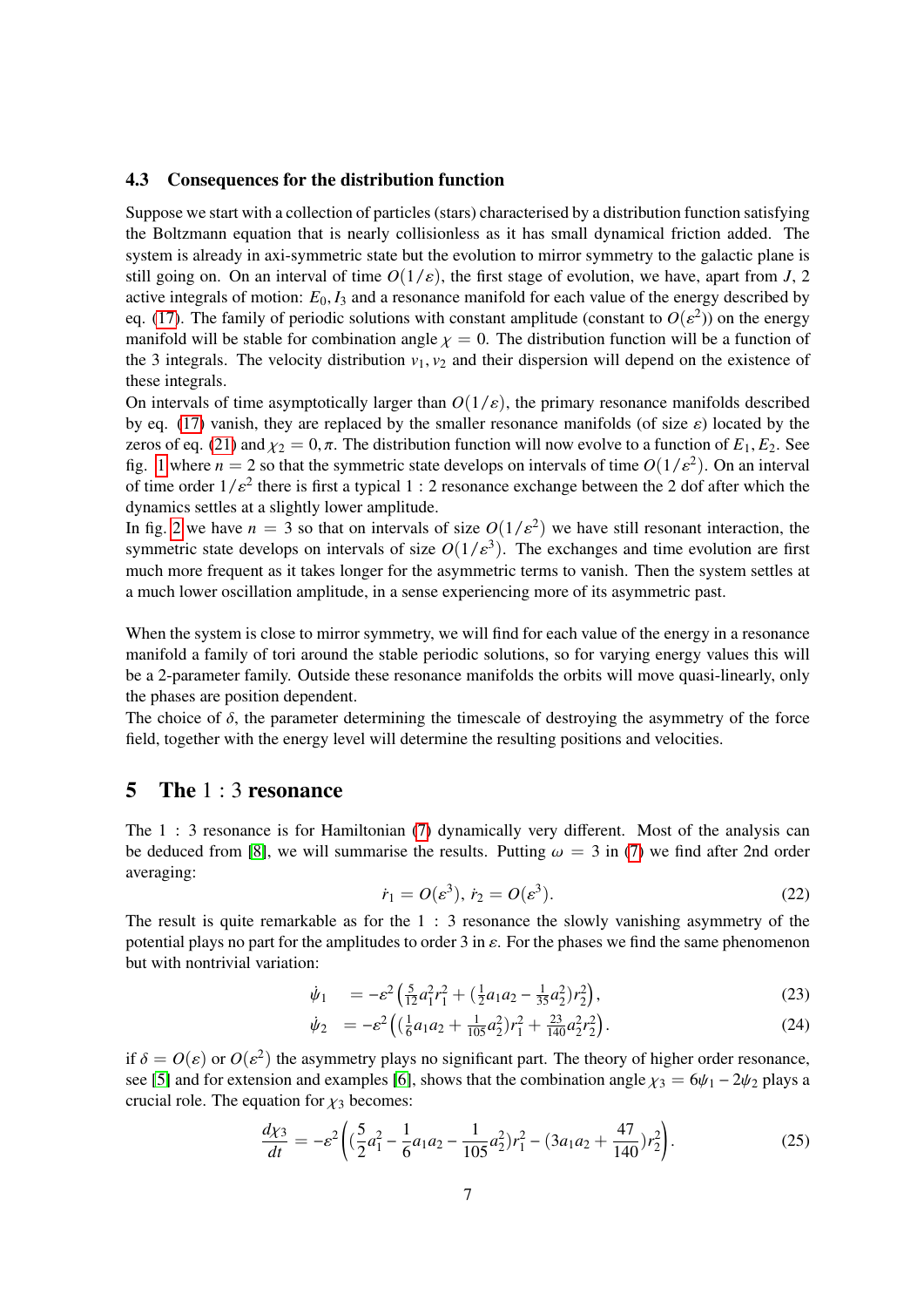

<span id="page-7-0"></span>Figure 1: The behaviour of  $v_1(t)$ ,  $v_2(t)$  of system [\(8\)](#page-3-1) in the case  $n = 2$ . We have  $\alpha(\delta t)$  $\exp(-\varepsilon^n t), \varepsilon = 0.1, \omega = 2, a_1 = a_2 = 1, a_3 = 0.75, a_4 = 1.5$  with initial conditions  $a_1(0) = a_2(0) = 0, \varepsilon(0) = v_2(0) = 0.5$  After around 100 timesteps the time-dependent inter $q_1(0) = q_2(0) = 0, v_1(0) = v_2(0) = 0.5$ . After around 100 timesteps the time-dependent interaction vanishes, after 200 timesteps the velocities have become different. Below the actions with  $E_1(0) = E_2(0) = 0.125.$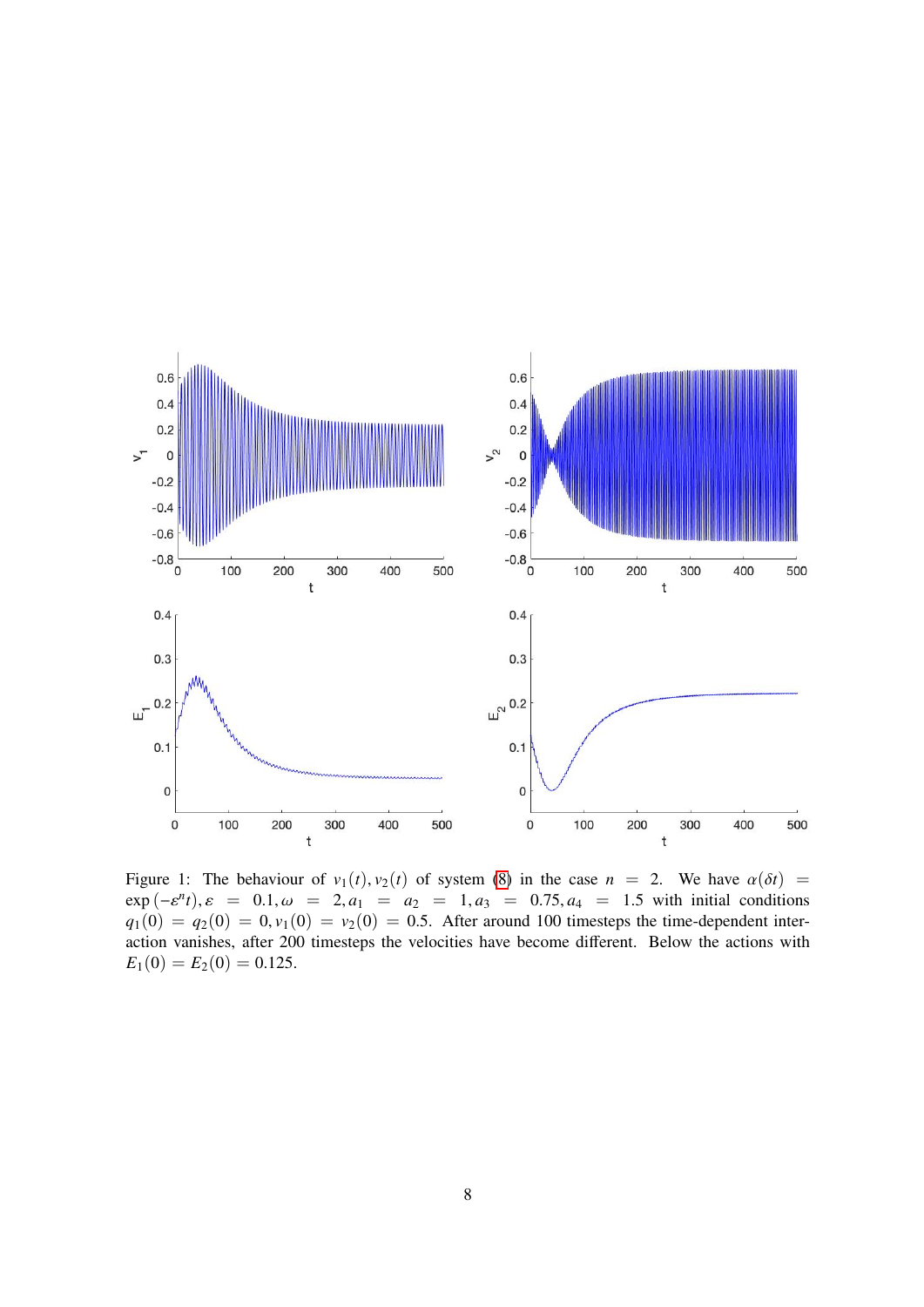

<span id="page-8-0"></span>Figure 2: The behaviour of  $v_1(t)$ ,  $v_2(t)$  of system [\(8\)](#page-3-1) in the case  $n = 3$ , it takes longer for the timedependent interaction to vanish. Except for the value of *n* the parameter values and initial conditions are as in fig. [1.](#page-7-0) If  $n = 3$  it takes at least 5000 timesteps to stabilise the dynamics. Below are the corresponding actions.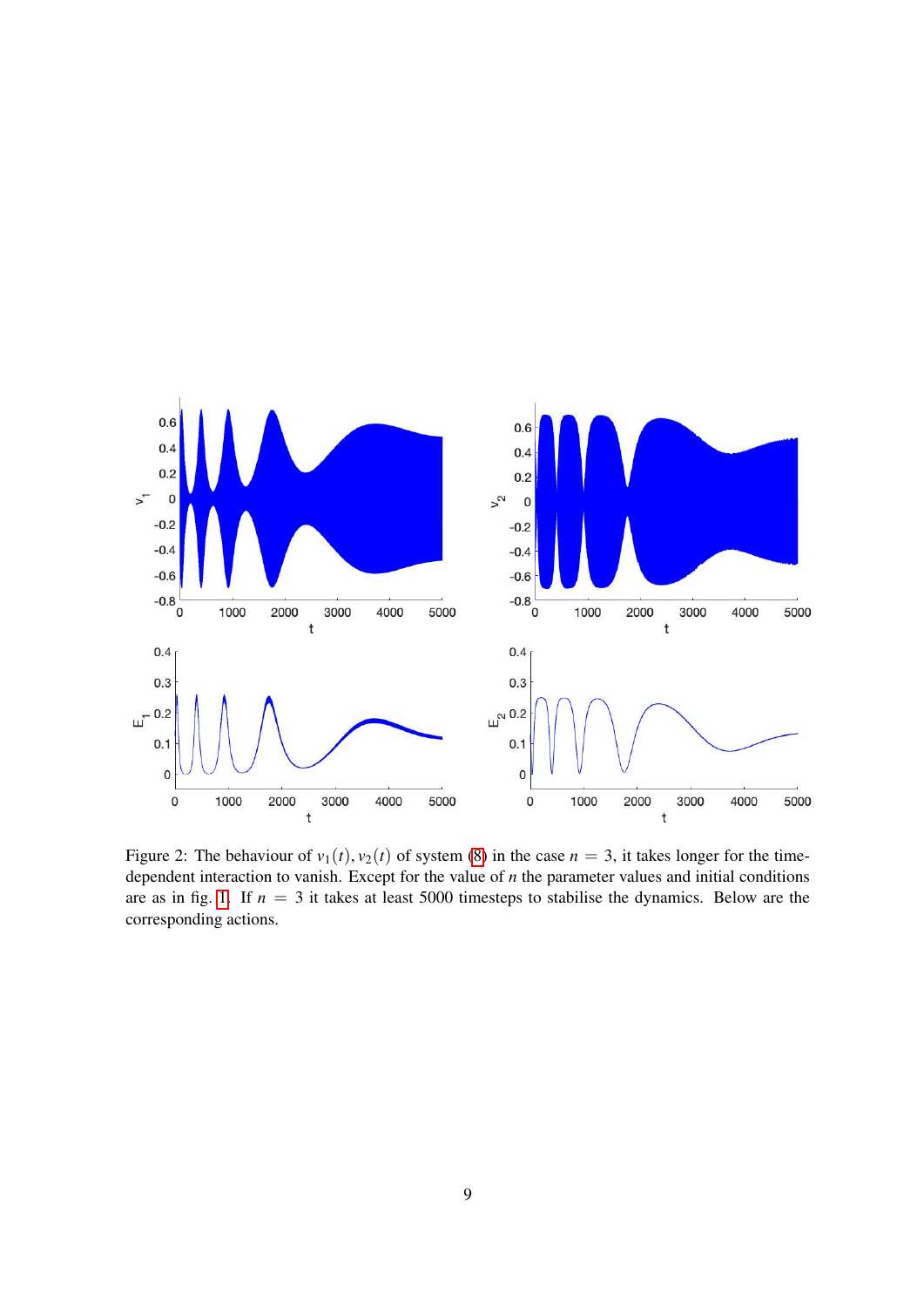Zero solutions of the righthand side of eq. [\(25\)](#page-6-0) produce, together with the condition  $\chi_3 = 0$ ,  $\pi$  resonance manifolds of size  $O(\varepsilon^2)$  with characteristic timescale  $O(1/\varepsilon^4)$  for the orbits and motion on the corresponding tori: these estimates follow from the analysis in [6] corresponding tori; these estimates follow from the analysis in [\[6\]](#page-11-8).

It is clear that if  $a_1 = 0$ , no resonance manifolds of this type are present.

### 6 The 1 : 1 resonance

If the epicyclic frequency and the vertical frequency are equal or close, the 1 : 1 resonance becomes important. With  $\alpha(\delta t)$  given by eq. [\(14\)](#page-4-3) the equations of motion induced by Hamiltonian [\(7\)](#page-2-0) iare:

<span id="page-9-1"></span>
$$
\begin{cases} \ddot{q}_1 + q_1 &= \varepsilon (a_1 q_1^2 + a_2 q_2^2) + \varepsilon \alpha (\delta t) 2 a_4 q_1 q_2, \\ \ddot{q}_2 + q_2 &= \varepsilon 2 a_2 q_1 q_2 + \varepsilon \alpha (\delta t) (a_3 q_2^2 + a_4 q_1^2). \end{cases} \tag{26}
$$

By averaging system [\(10\)](#page-3-0) if  $\omega = 1$  we find that all first order averaged terms vanish. Significant dynamics takes place on a longer timescale; we choose  $n \geq 2$  when considering longer time scales. Second order averaging based on [\[5\]](#page-11-6) produces with  $\chi = \psi_1 - \psi_2$  the system:

<span id="page-9-0"></span>
$$
\begin{cases}\n\dot{r}_{1} &= \varepsilon^{2} \left( \frac{1}{12} a_{1} a_{2} - \frac{1}{2} a_{2}^{2} \right) r_{1} r_{2}^{2} \sin 2\chi + \varepsilon^{2} \alpha (\delta t) \left( \frac{1}{12} a_{3} a_{4} - \frac{1}{2} a_{4}^{2} \right) r_{1} r_{2}^{2} \sin 2\chi, \\
\dot{r}_{2} &= -\varepsilon^{2} \left( \frac{1}{12} a_{1} a_{2} - \frac{1}{2} a_{2}^{2} \right) r_{1}^{2} r_{2} \sin 2\chi - \varepsilon^{2} \alpha (\delta t) \left( \frac{1}{12} a_{3} a_{4} - \frac{1}{2} a_{4}^{2} \right) r_{1}^{2} r_{2} \sin 2\chi, \\
\dot{\psi}_{1} &= -\varepsilon^{2} \left( \frac{5}{12} a_{1}^{2} r_{1}^{2} + \left( \frac{1}{2} a_{1} a_{2} + \frac{1}{3} a_{2}^{2} \right) r_{2}^{2} - \left( \frac{1}{12} a_{1} a_{2} - \frac{1}{2} a_{2}^{2} \right) r_{2}^{2} \cos 2\chi \right) - \\
\varepsilon^{2} \alpha (\delta t) \left( \left( \frac{1}{2} a_{3} a_{4} + \frac{1}{3} a_{4}^{2} \right) r_{2}^{2} + \frac{5}{12} a_{4}^{2} r_{1}^{2} - \left( \frac{1}{12} a_{3} a_{4} - \frac{1}{2} a_{4}^{2} \right) r_{2}^{2} \cos 2\chi \right), \\
\dot{\psi}_{2} &= -\varepsilon^{2} \left( \left( \frac{1}{2} a_{1} a_{2} + \frac{1}{3} a_{2}^{2} \right) r_{1}^{2} + \frac{5}{12} a_{2}^{2} r_{2}^{2} - \left( \frac{1}{12} a_{1} a_{2} - \frac{1}{2} a_{2}^{2} \right) r_{1}^{2} \cos 2\chi \right) - \\
\varepsilon^{2} \alpha (\delta t) \left( \frac{5}{12} a_{3}^{2} r_{2}^{2} + \left( \frac{1}{2} a_{3} a_{4} +
$$

From system [\(27\)](#page-9-0) we can derive the equation for  $\chi$ . The solutions of the system with appropriate initial values produce an  $O(\varepsilon^2)$  approximation on an interval of time order  $1/\varepsilon$  of system [\(10\)](#page-3-0) with  $\omega = 1$  but an  $O(\varepsilon)$  approximation on an interval of time order  $1/\varepsilon^2$ . The second estimate is a kind  $\omega = 1$  but an  $O(\varepsilon)$  approximation on an interval of time order  $1/\varepsilon^2$ . The second estimate is a kind<br>of "trade off" of error estimates valid under special conditions formulated in [7]; see also [5]. It is of "trade-off" of error estimates valid under special conditions formulated in [\[7\]](#page-11-9); see also [\[5\]](#page-11-6). It is remarkable that system [\(27\)](#page-9-0) shows full resonance involving exchange of energy between the 2 dof even when the asymmetric potential terms have become negligible.

A systematic study of the symmetric case ( $\alpha(\delta t) = 0, t \ge 0$ ) can be found in [\[8\]](#page-11-4). We summarise the results for the symmetric case:

• System [\(27\)](#page-9-0) has in the symmetric case 2 integrals of motion:

<span id="page-9-2"></span>
$$
E_0 = \frac{1}{2}(r_1^2 + r_2^2) = \frac{1}{2}(\dot{q}_1^2 + q_1^2 + \dot{q}_2^2 + q_2^2)
$$
 (28)

and (for historical reasons called *I*3):

<span id="page-9-3"></span>
$$
I_3 = r_1^2 r_2^2 \cos 2\chi + \alpha r_1^4 + \beta r_1^2,
$$
 (29)

with  $\alpha$ ,  $\beta$  rational functions of  $a_1$ ,  $a_2$ . We leave out some degenerate cases of the coefficients, see [\[8\]](#page-11-4).

• The  $q_1, \dot{q}_1$  normal mode is an exact solution, it is unstable for  $-1/3 < a_1/(3a_2) < 2/15$  and  $1/3 < a_1/(3a_2) < 2/3$ .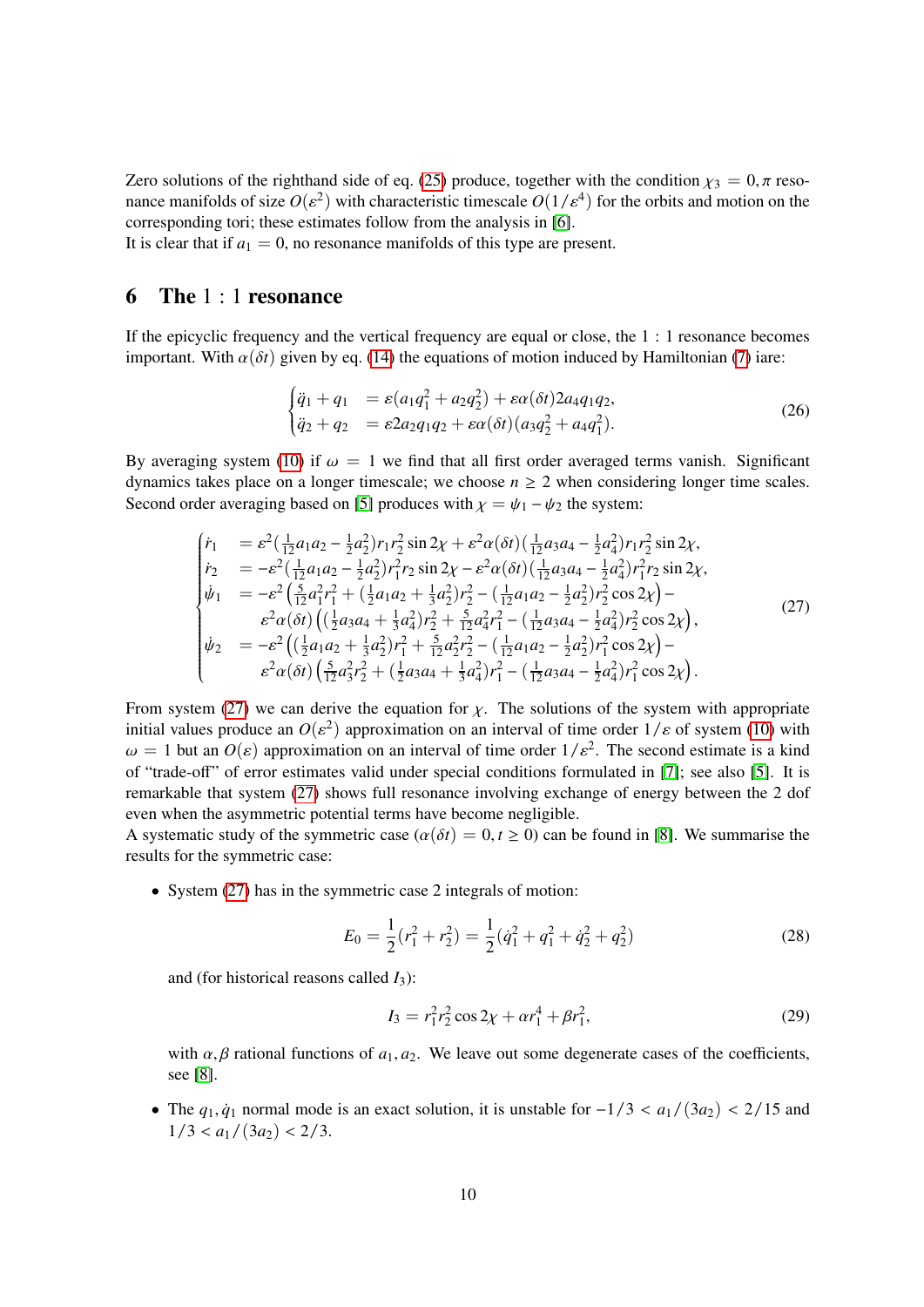- The  $q_2, \dot{q}_2$  normal mode is obtained from the system [\(27\)](#page-9-0) as an  $O(\varepsilon)$  approximation. It is unstable for  $-1/3 < a_1/(3a_2) < 1/3$ .
- The in-phase periodic solutions  $\chi = 0$ ,  $\pi$  exist for  $a_1/(3a_2) < 2/3$  and are stable for  $-1/3 <$  $a_1/(3a_2) < 2/3.$
- The out-of-phase periodic solution  $\chi = \pi/2$ ,  $3\pi/2$  exist and are stable for  $a_1/(3a_2) < 2/15$ .

We expect the dynamics of the symmetric case to describe the orbits of system [\(26\)](#page-9-1) on intervals of time larger than  $1/\varepsilon^n$ . The dynamics will then be governed by the integrals [\(28\)](#page-9-2) and [\(29\)](#page-9-3) producing a<br>complicated velocity distribution and varying actions complicated velocity distribution and varying actions.

On the long (starting) interval of order  $1/\varepsilon^2$  system [\(27\)](#page-9-0) has also 2 integrals. Remarkably enough integral (28) holds for all time  $t < 0$ integral [\(28\)](#page-9-2) holds for all time  $t \le 0$ .

## <span id="page-10-1"></span>7 Appendix

We present a modification of the averaging technique. Consider the  $T$ -periodic vector fields  $f_1, f_2$  and the slowly varying ODE:

<span id="page-10-2"></span>
$$
\dot{x} = \varepsilon f_1(t, x) + \varepsilon f_2(t, x), \tag{30}
$$

With  $x, f_1, f_2 \in \mathbb{R}^n$  and  $f_1, f_2$  twice continously differentiable in a bounded domain *D* in  $\mathbb{R}^n$ , continuously differentiable in *t*. Suppose in addition that:

$$
\frac{1}{T} \int_0^T f_1(t, x) dt = 0,
$$

where *x* is kept constant during integration. We use the near-identity transformation:

<span id="page-10-0"></span>
$$
x(t) = y(t) + \varepsilon u(t, y(t)), \, u(t, y(t)) = \int_0^t f_1(s, y(t)) ds. \tag{31}
$$

As the vector field  $f_1$  is *t*-periodic with average zero,  $u(t, y(t))$  is bounded in *D* by a constant independent of  $\varepsilon$ . Substituting  $x(t)$  with eq. [\(31\)](#page-10-0) in ODE [\(30\)](#page-10-2) we have:

$$
\dot{x} = \dot{y} + \varepsilon f_1(t, y) + \varepsilon \frac{\partial u}{\partial y} \dot{y} = \varepsilon f_1(t, y + \varepsilon u) + \varepsilon f_2(t, y + \varepsilon u).
$$

We expand  $\varepsilon f_1(t, y + \varepsilon u) + \varepsilon f_2(t, y + \varepsilon u) = \varepsilon f_1(t, y) + \varepsilon f_2(t, y) + O(\varepsilon^2)$ . and find:

$$
\left(I + \varepsilon \frac{\partial u}{\partial y}\right)\dot{y} = \varepsilon f_2(t, y) + O(\varepsilon^2).
$$

*I* is the *n* × *n* unit matrix, the matrix  $I + \varepsilon \partial u / \partial y$  has a bounded inverse, so that:

$$
\dot{y} = \varepsilon f_2(t, y) + O(\varepsilon^2). \tag{32}
$$

where the  $O(\varepsilon^2)$  terms can be computed explicitly. The procedure is removes the non-resonant terms<br>from the righthand side of eq. (30); this is useful if we are able to perform analysis on the resonant from the righthand side of eq. [\(30\)](#page-10-2); this is useful if we are able to perform analysis on the resonant part with explicit slow time as in section [3.](#page-3-3)

#### Acknowledgement

System [\(19\)](#page-5-0) was computed by Taoufik Bakri using MATHEMATICA.